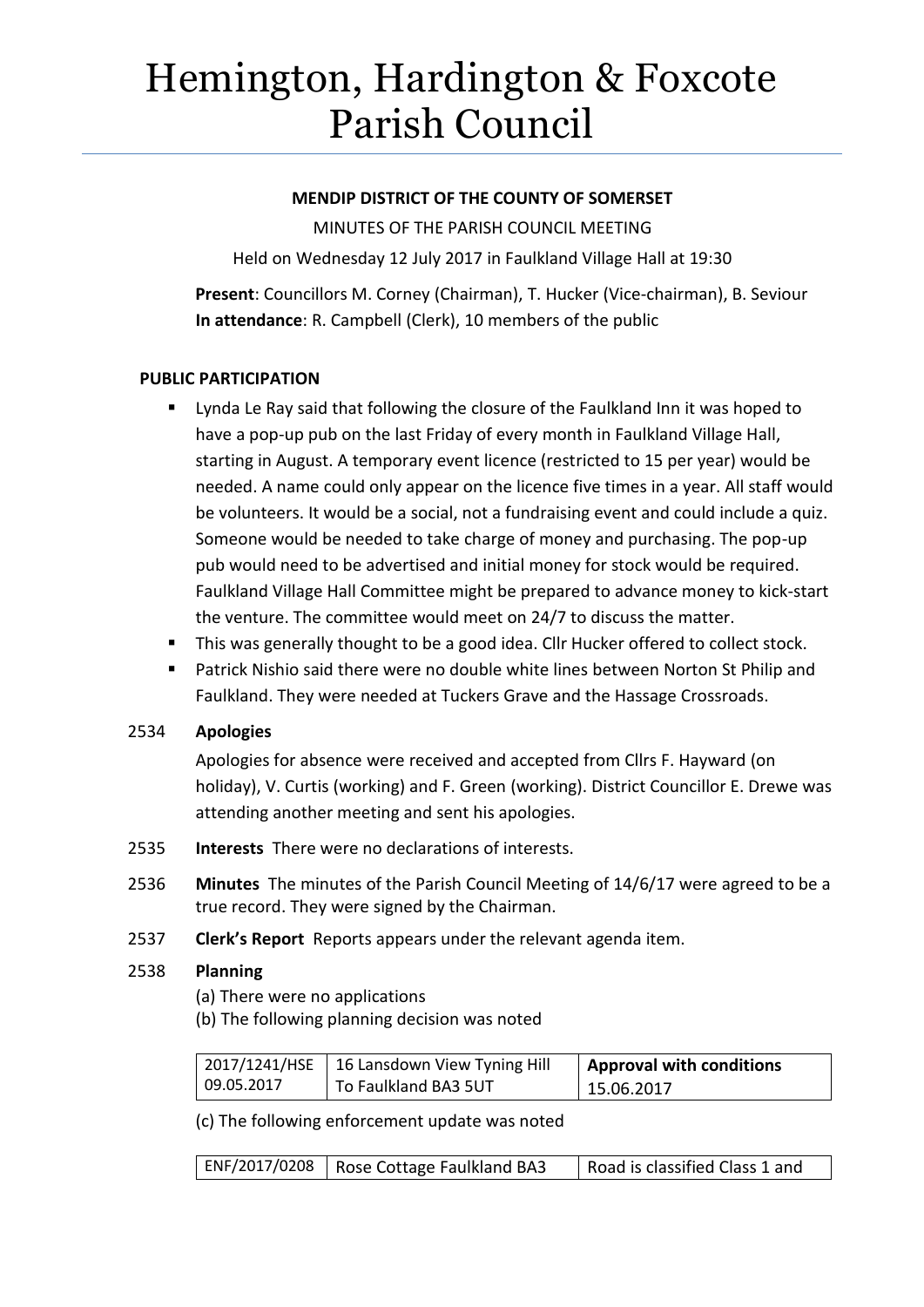| 16.06.17 | 5UH | permission should have been |
|----------|-----|-----------------------------|
|          |     | requested. Further news     |
|          |     | awaited.                    |

Cllr Hucker confirmed that enforcement action, including removal of septic tank, had been carried out at land south of Oldfield Farm.

(d) Pop-up pub It was agreed to support this proposal. The PC to ascertain if it had the power to support the venture financially if necessary. To be considered in July.

#### 2539 **Highways**

(a) Yellow lines consultation The Chairman said comments received to date were 75:25 against installing yellow lines in the centre of Faulkland. He scotched rumours that the proposal was designed to target one or more individuals. This suggestion was offensive to members of the PC. The council had waited over a year for a wideranging meeting with the Highways Engineer and this was one subject discussed. A three-month consultation with the parish had been agreed, ending on 31 July. |He urged people to continue responding until then.

It was noted that buses were now turning in

(b) The Clerk had distributed a report on his meeting with Highways Superintendent Graham Gibson.

- The dip at the junction of Fulwell Lane and the A366 will be patched
- Road planings will be used to fill potholes in the layby at the eastern entrance to Faulkland but the layby will not be tarmacked.
- The roadway at Green Lane outside the back of the roadstone dump will be taken back to the verge. If ownership of the site is confirmed to rest with Highways they will cut the trees back after August. Otherwise they will ask the landowner to do so.
- The point at which water is lying on the road from Tuckers Grave towards Charlton Farm has been marked for clearance and insertion of a concrete grip at either side.
- An additional post marking the ditch will be installed on the road to Single Hill, beyond Applethatch, Foxcote

From the floor Hugh Williams said buses were now turning into Bishop Street. The Ammerdown Estate to be contacted about a deep pothole in the road between Oaklea and The Cottage, where buses used to turn.

(c) No further Highways updates

(d) White lines at Tuckers Grave. The PC Mr Nishio's suggestion (Public Participation) that double white lines were needed on the A366 at Tucker's Grave. Rex Eastment of Norton St Philip Traffic Action Group to be consulted initially, then Highways Engineer Chris Betty

It was also agreed that white lines were needed at the junction of Brown's Lane and the A366.

Road naming in the parish and a possible sign for Bishop Street to be considered in July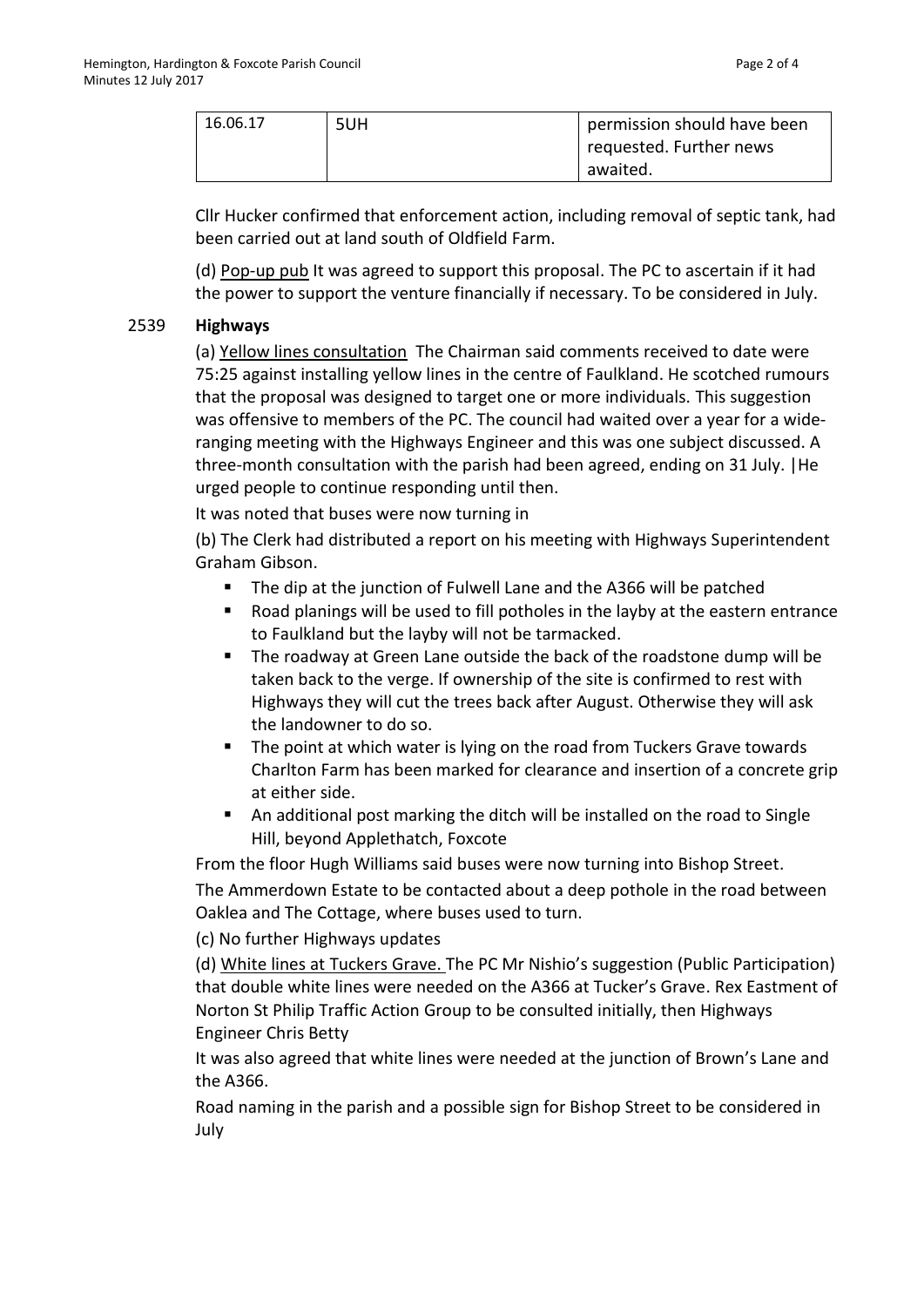# 2540 **Community assets**

The Chairman had completed and distributed to members an application to have the Faulkland Inn designated as an Asset of Community Value. There was no information from the Official Receiver about the disposal of the pub. There was already a twoyear waiting period before change of us could be applied for. The ACV registration would increase the protection on the building. The chairman said he understood there was some interest in the building, including its possible use as a microbrewery. There was no limit on the number of ACV applications that could be made. An application by an unincorporated body required the signatures of 21 electors.

#### 2541 **Public Space Protection Order**

It was agreed to support Mendip DC's proposed Public Space Protection Order.

#### 2542 **Finance**

(a) The Month 3 financial statement was received and noted.

(b) **RESOLVED** to pay the following (proposed Cllr Corney, 2<sup>nd</sup> Cllr Hucker, unanimous):

| 1023 | Idverde – grass cutting June, inc. VAT | 235.72 |
|------|----------------------------------------|--------|
| 1024 | Clerk's salary June                    | 179.12 |
| 1025 | HMRC                                   | 44.80  |

# 2543 **Items of Information**

(a) Rights of Way A request had been made for the Parish Council to take action to ensure that the bridleway at Grove Lane was not involved in the builder's proposed access to the eight-house development on Land north of Faulkland High Street. Cllr Hucker said that at the junction of the bridleway and Grove Lane there was 15- 20 metres of hedge with access into the field in question and that the bridleway would not be touched. Clarification to be requested from the developer as to the exact proposed access and confirmation that the bridleway would not be impinged upon.

Somerset Highways had been asked to provide a key to the Burn Hill Lane map.

(b) The Exchange Progress expected for July.

- (c) Dog bin emptying No report
- (d) Grass cutting
	- Idverde had been instructed: NOT to cut round Faulkland Pond until further notice, but to ensure that this instruction did not affect the continued normal cutting of any other part of the contract, including Faulkland Green and the area in front of the Village Hall.
	- I It was agreed the PC will monitor the contract carefully and seek comparative quotes for 2018.

Cllr Hucker said the grass had been cut too short.

#### 2544 **Correspondence and reports**

(a) Correspondence received since the last meeting was noted. No actions were identified

(b) Reports